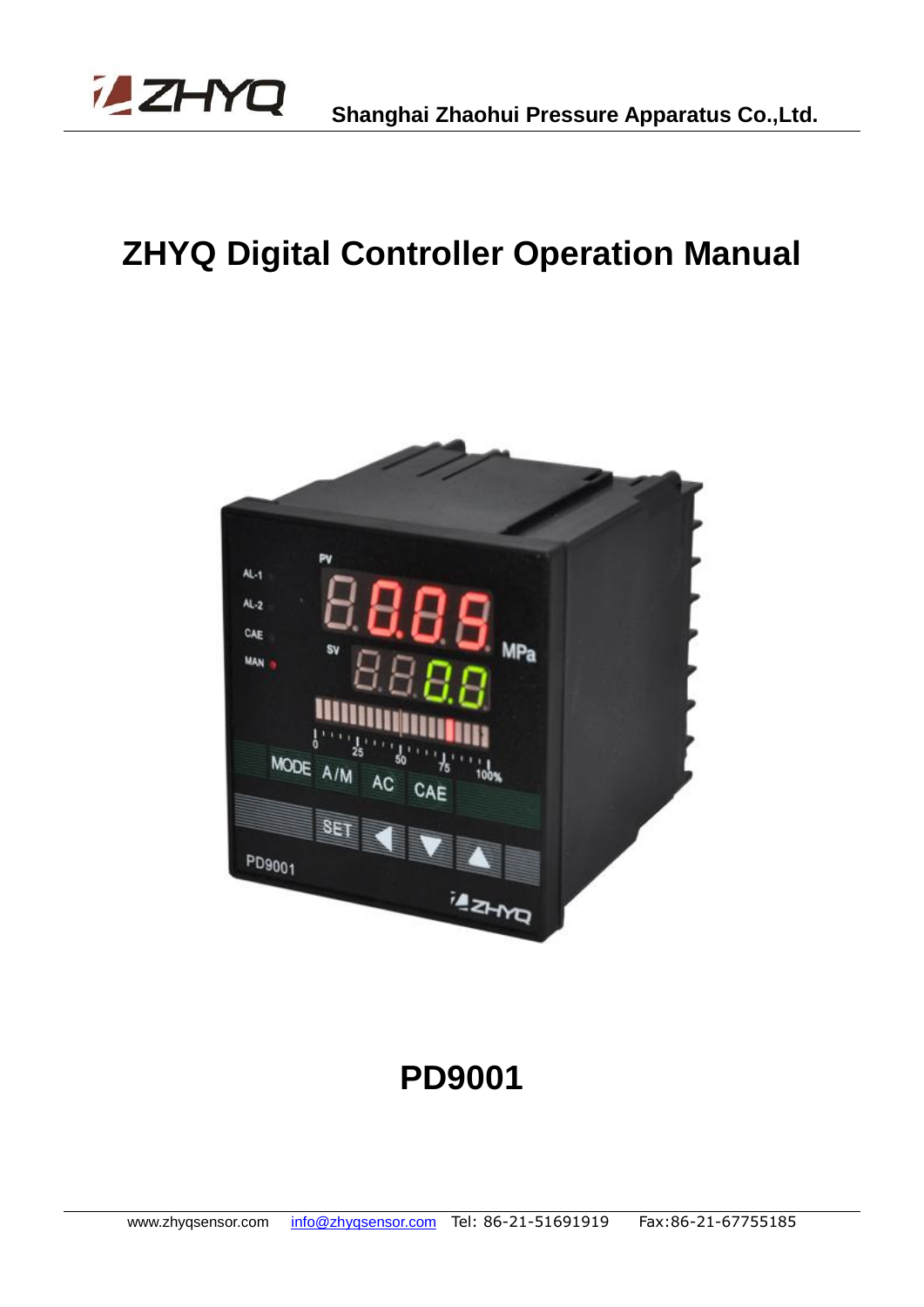

## **1. Functional and Technical Index**

PD9001 is PID intelligent pressure controller integrate a number of international advanced electronic & Single-chip computer technology ,meanwhile with high cost performance and adaptability of the fluctuate conditions of power grid can completely replace the same imported high-grade pressure controllers or controllers overseas. the beautiful shape , complete functions & excellent anti-interference performance to ensure the stability and reliability of the system.

#### **The instrument technical indicators are as follows:**

- $\chi^{\!\!\!\star}$ Digital Display : Double layer double color four digital display ( green and red )
- $\preceq^\mathbf{A}_\mathbf{X}$ Electronic bar display: 20 segments electronical bar indicate the output power
- $\frac{1}{\sqrt{2}}$ The range of display :  $0000 \sim 9999$  (radix point alterable)
- Accuracy: 0.2%FS±1  $\precsim$
- the display of indicator light : AL-1, AL-2, CAE, MAN  $\precsim$
- $\frac{1}{2}$ Pressure range : programmable setting
- $\prec$ Sampling frequency : 50times/s
- $\frac{1}{2}$ Alarm output : two circuits with programmable alarm Settings
- $\frac{1}{2}$ Input:  $2mV/V$ ,  $3.3mV/V$ ,  $0 \sim 10mA$ ,  $0 \sim 20mA$ ,  $4 \sim 20mA$ ,  $0 \sim 5V$ ,  $1 \sim 5V$ ,  $0 \sim 10V$  (order stated )
- $\vec{\mathbf{x}}$ PID output :  $0 \sim 5V$ ,  $0 \sim 10V$ ,  $4 \sim 20mA$  (order stated)
- $\lesssim$ work environment : 0~55℃ & ≤80%RH
- Working power supply :  $85~265$ VAC,  $50~60$ Hz;  $\sum_{i=1}^{n}$
- $\precsim$ Controller size : 96×96mm , Hole size : 92×92mm

#### **2. Instrument panel and terminals diagram instruction**

#### **2.1 ) Controller size**

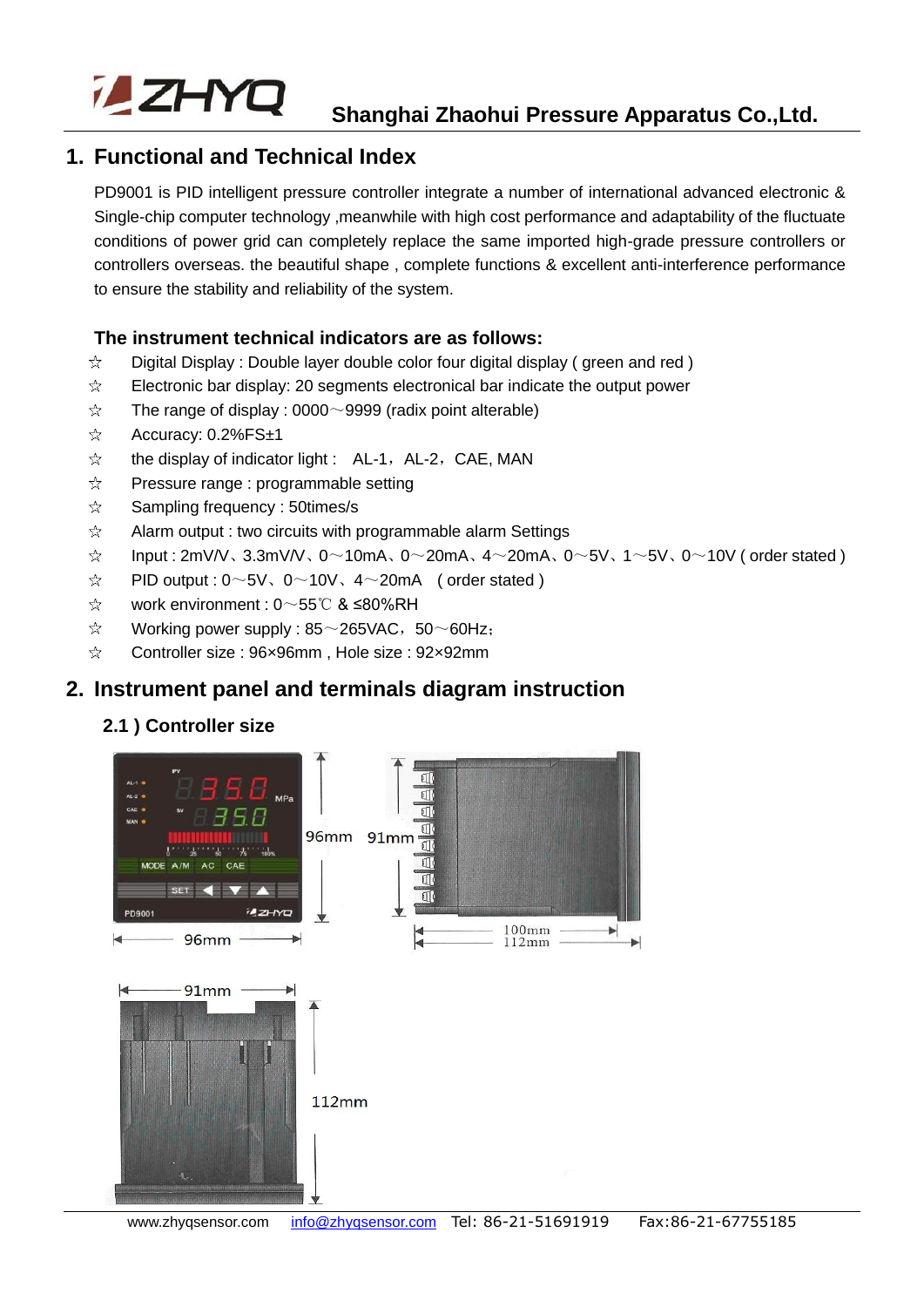

#### **2.2 ) Panel & buttons instruction**

- a) PV display window:
- 1. set status: parameter code display settings
- 2. measuring status: display real-time pressure value
- b) SV display window:
- 1. set status: display setting values
- 2. measuring status: display controller pressure value
- c) MPa: pressure unit
- d) 0-100% : output power display bar
- e) AL-1: first alarm indicator
- f) AL-2 : second alarm indicator
- g) CAE: calibration indicator
- h) MAN: manual operation indicator
- i) MODE: mode key (empty) , Complete withdrawal from the main Menu
- j) A/M: Auto/Manual switch operation key
- k) AC: reset key
- l) CAE: calibration key
- m) SET: Function key : the pressure value would be zero clearing , if you press thefunction key and AC reset key at the same time .
- $n$ )  $\leq$  : Shift key : if you mistake the zero clearing operation, now you need to press function key and the shift key for 5 seconds to restore the calibration value .
- o) ∨: Moving down key
- p) ∧: moving up key

#### **2.3) Lights Instruction**

- a) The first alarm indicator light AL-1, when it alarms , the indicator light is ok , when it doesn't , the indicator light is off .
- b) The second alarm indicator light AL-2, when it alarms , the indicator light is ok , when it doesn't , the indicator light is off.
- c) The calibration indicator light CAE , when the instrument do the automatic calibration operation , the indicator light starts flickering , otherwise it will off .
- d) The manual status indicator light MAN ,when the manual status selected , the light is on , when the automatic state selected , it will be off .

| $AL-1$ $\bullet$           |
|----------------------------|
| $AL-2$ $Q$<br>MPa          |
| CAE .<br><b>SV</b>         |
| MAN O                      |
|                            |
| $75$ 100%<br>ő<br>25<br>50 |
| MODE A/M AC CAE            |
|                            |
| <b>SET</b>                 |
| <b>LEANO</b><br>PD9001     |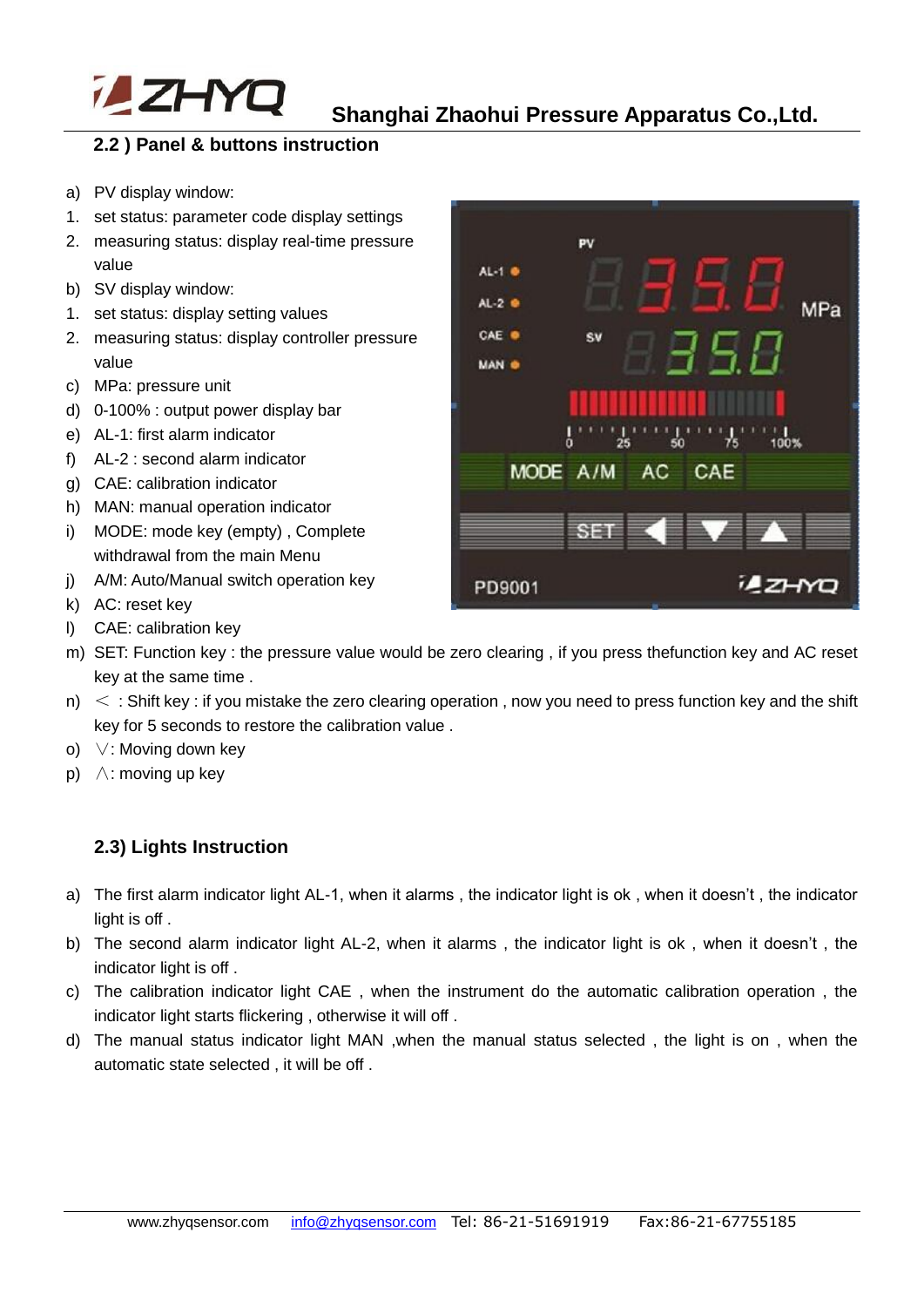

# **2.4) Wiring terminals diagram instruction**



#### **2.4.1) transducer input ( mV/V)**

| terminal      | Function (transducer wiring diagram) |                  |                                   | <b>Function</b>              |  |
|---------------|--------------------------------------|------------------|-----------------------------------|------------------------------|--|
|               | 5pins                                | 6pins            | terminal                          |                              |  |
|               | $S+$ (blue)                          | $S+$ (blue)      | 9                                 | AL-2 relay common (C)        |  |
| $\mathcal{P}$ | $E+$ (red)                           | $E+$ (red)       | AL-2 relay Normal Open (NO)<br>10 |                              |  |
| 3             | $S - (white)$                        | $S - (white)$    | 11                                | AL-1 relay Normal Close (NC) |  |
| 4             | E- (yellow)                          | E- (yellow)      | 12                                | AL-1 relay common (C)        |  |
| 5             | CAL(black)                           | CAL(brown/black) | 13                                | AL-1 relay Normal Open (NO)  |  |
| 6             | shielded                             | shielded         | 14                                | 220V power supply input L    |  |
| 7             | PID output +                         | PID output +     | 15                                | 220V power supply input N    |  |
| 8             | PID output-                          | PID output-      | 16                                | Ground                       |  |

#### **2.4.2) transducer input ( 4-20mA, 0-5V ,0-10V )**

|          |                 | Function (transducer wiring diagram) |              |          |                              |  |
|----------|-----------------|--------------------------------------|--------------|----------|------------------------------|--|
| terminal | 5pins           | 6pins                                | 5pins, 6pins | terminal | <b>Function</b>              |  |
|          | $(0-5V, 0-10V)$ | $(0-5V, 0-10V)$                      | $(4-20mA)$   |          |                              |  |
|          | $S+$ (blue)     | $S+$ (blue)                          | $S+$ (blue)  | 9        | AL-2 relay common<br>(C)     |  |
| 2        | $E+$ (red)      | $E+$ (red)                           | $E+$ (red)   | 10       | AL-2 relay Normal Open (NO)  |  |
| 3        | blank           | blank                                | blank        | 11       | AL-1 relay Normal Close (NC) |  |
| 4        | E- (yellow)     | E- (yellow)                          | blank        | 12       | AL-1 relay common            |  |
| 5        | blank           | blank                                | blank        | 13       | AL-1 relay Normal Open (NO)  |  |
| 6        | shielded        | shielded                             | shielded     | 14       | 220V power supply input L    |  |
| 7        | PID output +    | PID output +                         | PID output + | 15       | 220V power supply input N    |  |
| 8        | PID output-     | PID output-                          | PID output-  | 16       | Ground                       |  |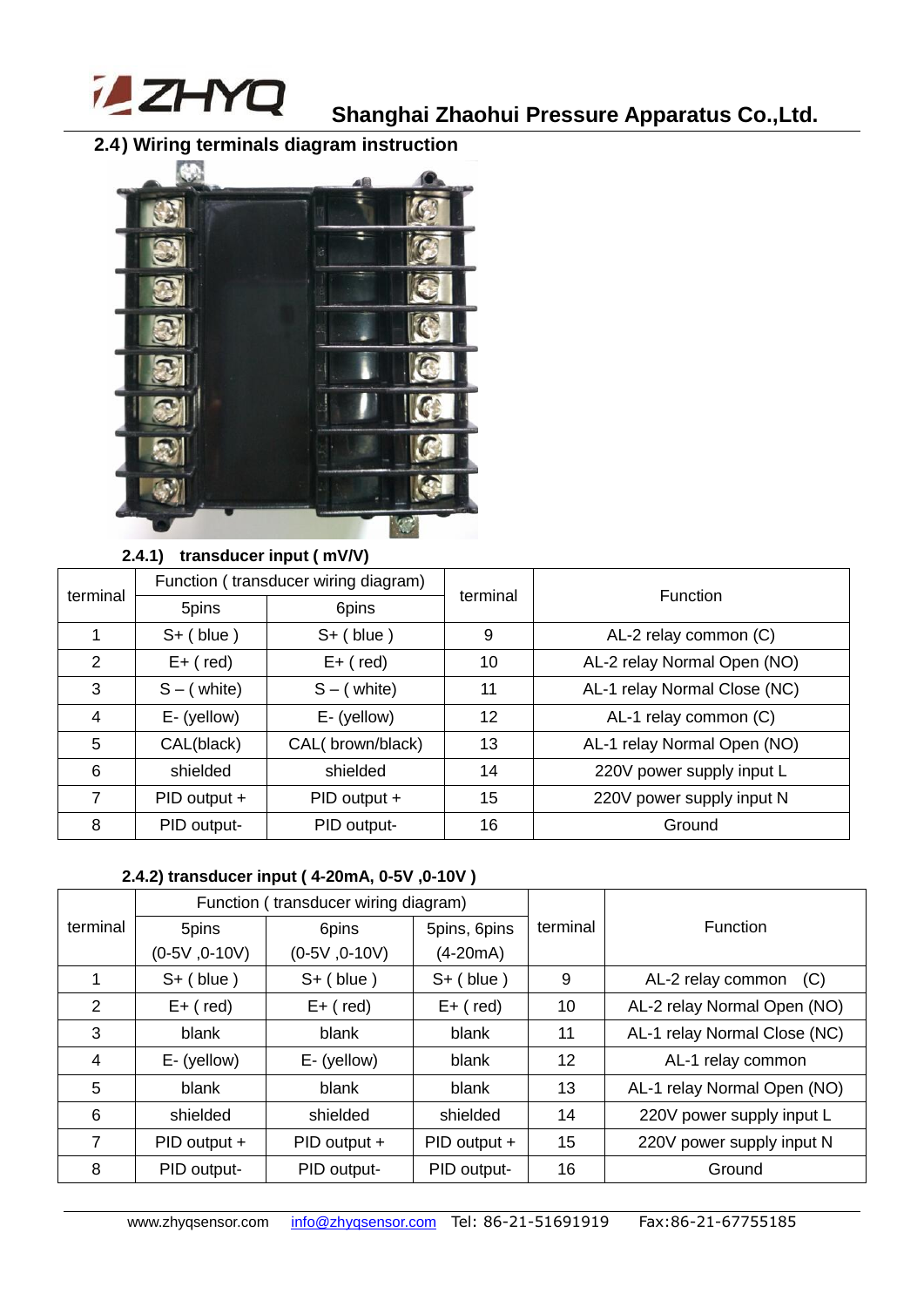

# **3. Parameter table instruction**

| Symbol             | <b>Name</b>                            | <b>Setting Range</b> | <b>Explain</b>                                                  | <b>Initial value</b> |  |  |
|--------------------|----------------------------------------|----------------------|-----------------------------------------------------------------|----------------------|--|--|
| Fast setting state |                                        |                      |                                                                 |                      |  |  |
| <b>SV</b>          | Setting value                          | $1 - 9999$           | pressure control target value setting                           | random               |  |  |
| P                  | <b>Proportional Band</b>               | $0.1 - 99.9$         | PID parameter: P                                                | 60.0                 |  |  |
| $\mathbf{I}$       | Integral Time                          | $0.0 - 99.9$         | PID parameter : I                                               | 10.0                 |  |  |
| D                  | <b>Differential Time</b>               | $0.0 - 99.9$         | PID parameter: D                                                | 0.0                  |  |  |
| $AL-1$             | First pressure alarm                   | $0 - 9999$           | Alarm value can be setting according                            | ED 80%               |  |  |
|                    | value setting                          |                      | to process requirements                                         |                      |  |  |
| $AL-2$             | second pressure alarm<br>value setting | $0 - 9999$           | Alarm value can be setting according<br>to process requirements | ED 20%               |  |  |
|                    |                                        |                      | Systematic setting state                                        |                      |  |  |
| OL-U               | Output amplitude high                  | $0.0 - 100\%$        | The maximum amplitude of PID control                            | 80.0%                |  |  |
|                    | limited                                |                      | output (Auto/Manual available)                                  |                      |  |  |
| OL-L               | Output amplitude low                   | 0~high limited       | The minximum amplitude of PID                                   | 0.0                  |  |  |
|                    | limited                                |                      | control output (Auto available)                                 |                      |  |  |
| ED                 | Transducer pressure<br>range           | $1 - 9999$           | According to the transducer full range                          | 1000                 |  |  |
|                    |                                        | 0000                 | dddd: no decimal                                                |                      |  |  |
| <b>DOT</b>         | Decimal point location                 | 000.1                | ddd.d: 1 decimal                                                | 00.01                |  |  |
|                    | selection                              | 00.01                | dd.dd: 2 decimal                                                |                      |  |  |
|                    |                                        | 0.0001               | d.ddd: 3 decimal                                                |                      |  |  |
| <b>ESCL</b>        | Zero/span value setting                | Base on the          | Make sure the transducer output no                              |                      |  |  |
|                    |                                        | transducer           | load (pressure)                                                 |                      |  |  |
|                    |                                        | Base on the          | When loaded into the external signal                            |                      |  |  |
| <b>LOAD</b>        | Signal loading value                   | transducer           | after a certain amount, press the "<"                           |                      |  |  |
|                    |                                        |                      | button, enter the full value reduced.                           |                      |  |  |
| <b>CNFN</b>        | Full value conversion                  | 1~9999               | Compared with range value, reduced                              |                      |  |  |
|                    |                                        |                      | full pressure corresponding to the code                         |                      |  |  |
|                    |                                        |                      | HJ: alarming the measured value                                 |                      |  |  |
| SEL1               | First pressure alarm                   | HJ                   | exceeds the setting value                                       | HJ                   |  |  |
|                    | function setting                       | LJ                   | LJ: alarming the measured value lower                           |                      |  |  |
|                    |                                        |                      | than the setting value                                          |                      |  |  |
| $HC-1$             | First pressure alarm                   | $0 - 250$            | Hysteresis zone can be set according                            | $\mathbf 0$          |  |  |
|                    | hysteresis zone setting                |                      | to process requirement                                          |                      |  |  |
|                    |                                        |                      | HJ: alarming the measured value                                 |                      |  |  |
| SEL <sub>2</sub>   | <b>HJ</b><br>second pressure alarm     |                      | exceeds the setting value                                       | HJ                   |  |  |
|                    | function setting<br>LJ                 |                      | LJ: alarming the measured value lower                           |                      |  |  |
|                    |                                        |                      | than the setting value                                          |                      |  |  |
| $HC-2$             | second pressure alarm                  | $0 - 250$            | Hysteresis zone can be set according                            | 0                    |  |  |
|                    | hysteresis zone setting                |                      | to process requirement                                          |                      |  |  |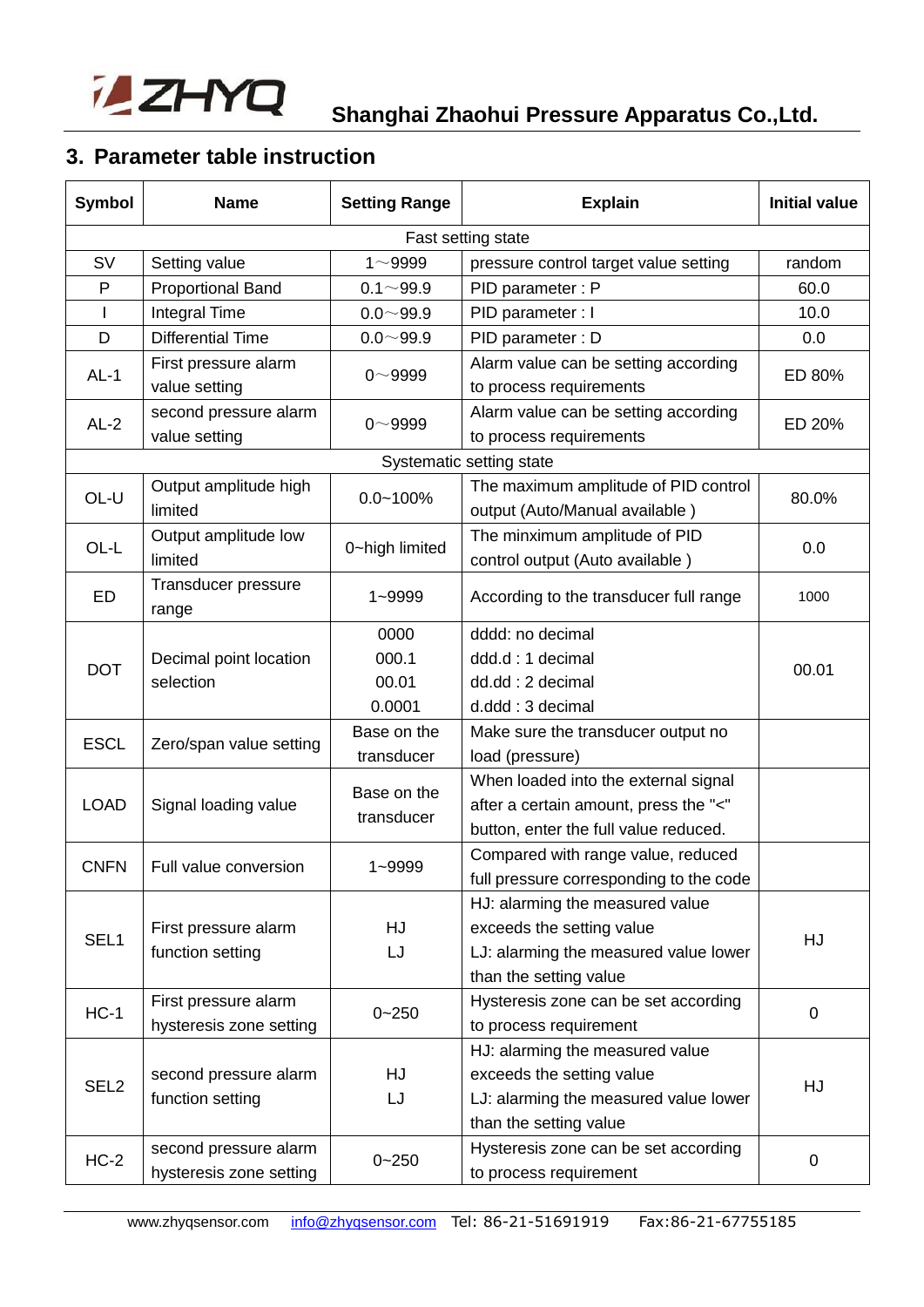

|                                   |                         | 0001            | 0001: last one digital display : 0-9          |      |
|-----------------------------------|-------------------------|-----------------|-----------------------------------------------|------|
| DP                                | Pressure division value | 0002            | 0002: last one digital display : even         | 0001 |
|                                   |                         | 0005            | 0005: last one digital display : $0 \times 5$ |      |
| <b>FUCT</b><br>fuzzy control type |                         | 0, 1            | 0: fast adjust type                           |      |
|                                   |                         |                 | 1: amplitude adjust type                      |      |
| <b>LOCK</b>                       | parameters lock         |                 | 0: parameters are not locked the              |      |
|                                   |                         | 0, 1            | parameter are available                       |      |
|                                   |                         |                 | 1: parameters are locked. the                 | 001  |
|                                   |                         |                 | parameters are unavailable but                |      |
|                                   |                         |                 | conversion key                                |      |
| TS                                | Output adjustment       | $0.2, 0.4 - 10$ |                                               | 0.2  |
|                                   | cycle                   |                 |                                               |      |

#### **4. Parameter settings instruction**

#### **4.1)auto control / manual control state shift**

in the working state , press the " A/M" , observation "MAN" and "SV" light data. "MAN" light: manual control state, "SV"shows the actual output percentage; "MAN" dark, automatic control state, "SV" shows that pressure control target.

#### **4.2) manual adjust output**

In working state, instrument according to the instructions by 4.1 first, adjust to manual control status ; "SV" shows the percentage of the actual output value;

(for example: if output type  $4 \sim 20$  mA, SV shows a value of 80.0, the actual output value of 16.8 mA) Press "∨, reduce output;

Press ""∧"", increase the output.

#### **4.3 ) Sampling data reset**

make sure connected with pressure transducer or transmitter, and the current no pressure ; In working state, instrument according to the instructions by 4.1 first, adjust to manual control status ; press the "MODE" and "AC" keys at the same time , "SV" will shows "0005" , then loosen the button "SV" shows a digital countdown, timing to zero, "PV" data record reset.

#### **4.4) sampling data reset recovery**

In working state, instrument according to the instructions by 4.1 first, adjust to manual control status ; press "AC" key once, it will return to the result of a reset operation before.

For example: if "PV" shows the result "- 0.02";

According to 4.3 operation, display the results into a "00.00".

Again according to 4.4 operation, display the results for the "-0.02" .

#### **4.5) CAE calibration (only applicable to pressure sensor with a calibration line)**

Sure has been properly connected pressure sensor, and the current no pressure status; In working state, instrument according to the instructions by 4.1 first, adjust to manual control status ; Press "CAE", CAE lights;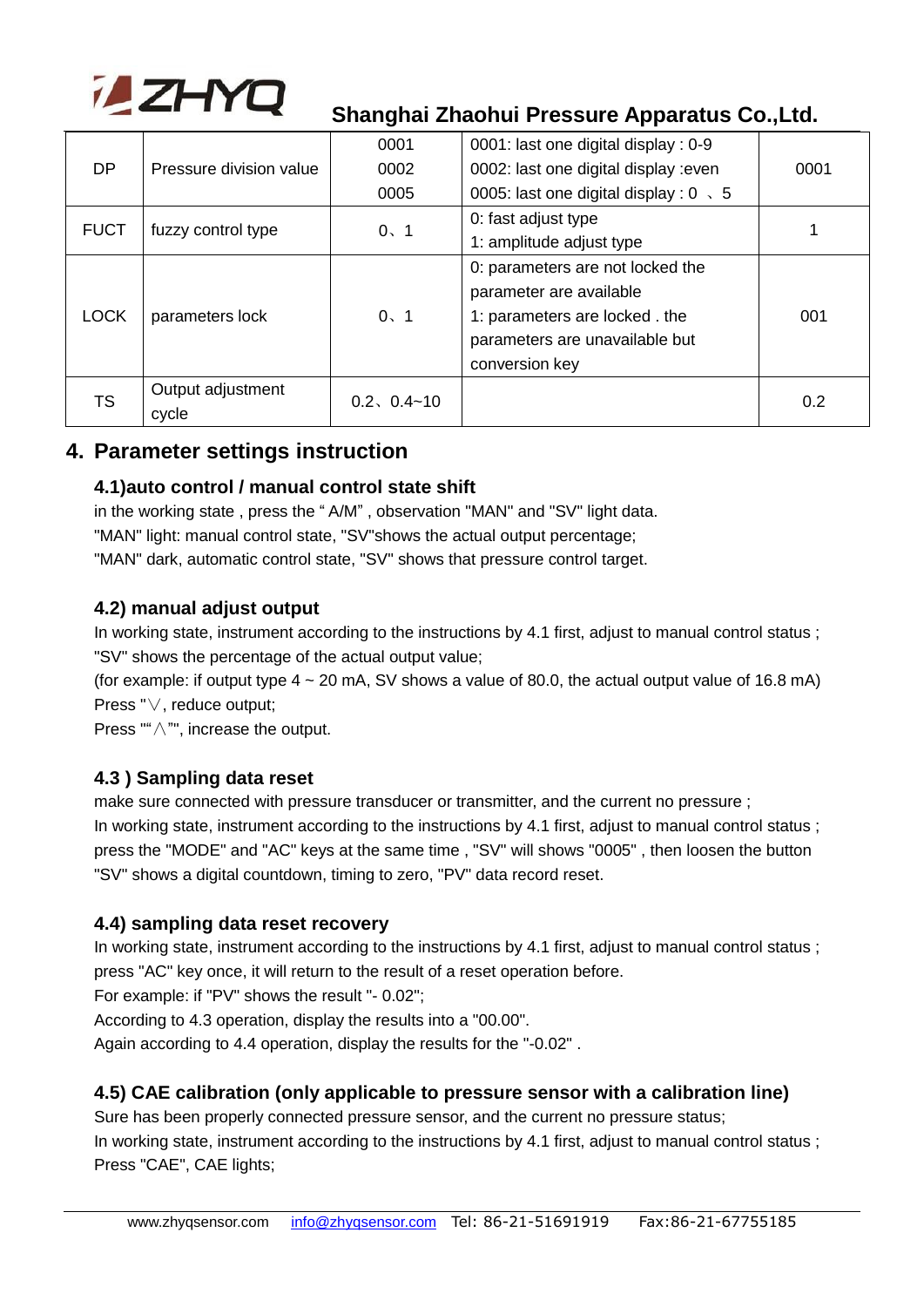

"PV" should be show 80% of full pressure range . **For example:** the current "PV" shows "00.00", full pressure range set to "10.00" Press "CAE", the "PV" shows "8.00".

**The functional role :** if "PV" shows deviation is too much , the instrument need to calibration; If "PV" no change, can be initially determined sensor is faulty.

#### **4.6) Using CAE calibration the instrument zero / span (only applicable to pressure sensor with a calibration line)**

Sure has been properly connected pressure sensor, and the current no pressure status;

In working state, instrument according to the instructions by 4.1 first, adjust to manual control status ; press the "MODE" and "CAE" button at the same time, until the "SV" shows "0028", then loosen the button; "SV" shows a digital countdown, timing to zero, zero span end of calibration.

#### **4.7) Modify the user password**

In working state, instrument according to the instructions by 4.1 first, adjust to manual control status ; press the "MODE" and "A/M" button at the same time, "PV" shows "PASS"; Press the "<" adjust "SV" Numbers flashing, flashing a is modified; press "∧" or "∨" adjust the flashing value up to down ; After enter the password, press "SET" to validate (initial password: "0000"); Password authentication is passed, enter into new password Settings, "PV" shows "NPAS"; Press the "<" adjust "SV" Numbers flashing, flashing a is modified; press "∧" or "∨" adjust the flashing value up to down ; After setting the new password, click "MODE" button to return to work.

**Notice** : in order to protect the parameters of the instrument user privacy, the meter no backdoor password. So once the user changed the initial password, please your new password . If lost the new password and cause parameters can be setting problem, the user need to ship back the instrument to the manufacturer to unlock. All fees by the user.

#### **4.8) pressure control target value setting (SV setting)**

In working state, press "SET" once, "PV" shows "SV" ;

Press "<" to adjust "SV" Numbers flashing, flashing a is modified;

press "∧" or "∨" adjust the flashing value up to down ;

Setup completed, press "MODE" button to return to work, or press the "SET" button enter into proportional band (P) parameter Settings.

#### **4.9) proportional band parameter "P" settings :**

In working state, press the "SET" twice, "PV" shows "P";

Press "<" to adjust "SV" Numbers flashing, flashing a is modified;

press "∧" or "∨" adjust the flashing value up to down ;

Setup completed, press "MODE" button to return to work, or press the "SET" button enter into Integral Time (I) parameter Settings.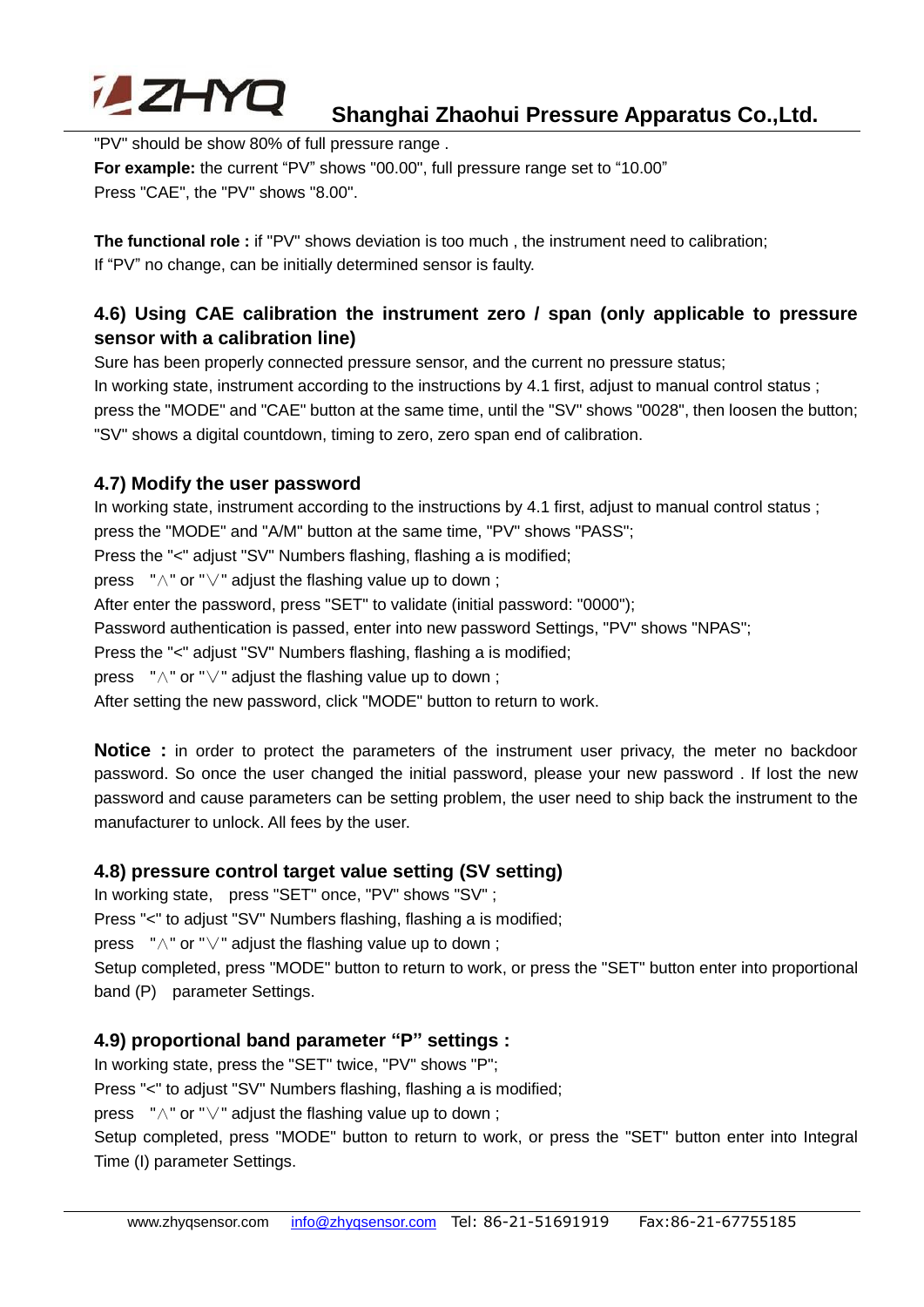

#### **4.10) Integral time parameter "I" settings**

In working state, press the "SET" three times , "PV" shows " I "; Press "<" to adjust "SV" Numbers flashing, flashing a is modified;

press "∧" or "∨" adjust the flashing value up to down ;

Setup completed, press "MODE" button to return to work, or press the "SET" button enter into differential time (D) parameter Settings.

#### **4.11) Differential time parameter "D" settings**

In working state, press the "SET" four times , "PV" shows " D "; Press "<" to adjust "SV" Numbers flashing, flashing a is modified; press "∧" or "∨" adjust the flashing value up to down ;

Setup completed, press "MODE" button to return to work, or press the "SET" button enter into AL-1 parameter Settings.

#### **4.12 ) The first pressure alarm (AL-1) value settings :**

In working state, press the "SET" five times , "PV" shows " AL-1 "; Press "<" to adjust "SV" Numbers flashing, flashing a is modified;

press "∧" or "∨" adjust the flashing value up to down ;

Setup completed, press "MODE" button to return to work, or press the "SET" button enter into AL-2 parameter Settings.

#### **4.13 ) The second pressure alarm (AL-2) value settings :**

In working state, press the "SET" six times , "PV" shows " AL-2 "; Press "<" to adjust "SV" Numbers flashing, flashing a is modified;

press "∧" or "∨" adjust the flashing value up to down ;

Setup completed, press "MODE" button to return to work, or press the "SET" button enter into pressure control target value setting .

#### **4.14) Output amplitude high limited value settings**

In working state, press the "SET" once ," PV" shows " SV " , then loosen the button

Press " SET " again for 5 seconds, it will enter into output amplitude high limited value setting, " PV " shows " OL-U "

Press "<" to adjust "SV" Numbers flashing, flashing a is modified;

press "∧" or "∨" adjust the flashing value up to down ;

Setup completed, press "MODE" button to return to work, or press the "SET" button enter into output amplitude low limited value settings .

**For example :** if the controller output is 0-10v, Output amplitude high limited value setting "80.0"; then the controller output maximum value will be 8V , no matter manual or automatic adjust , the controller output value is not more than 8V .

**The functional role:** to prevent poor feeding, collection the coasters phenomenon caused by pressure drop.The exact value setting , need users according to the actual usage Settings.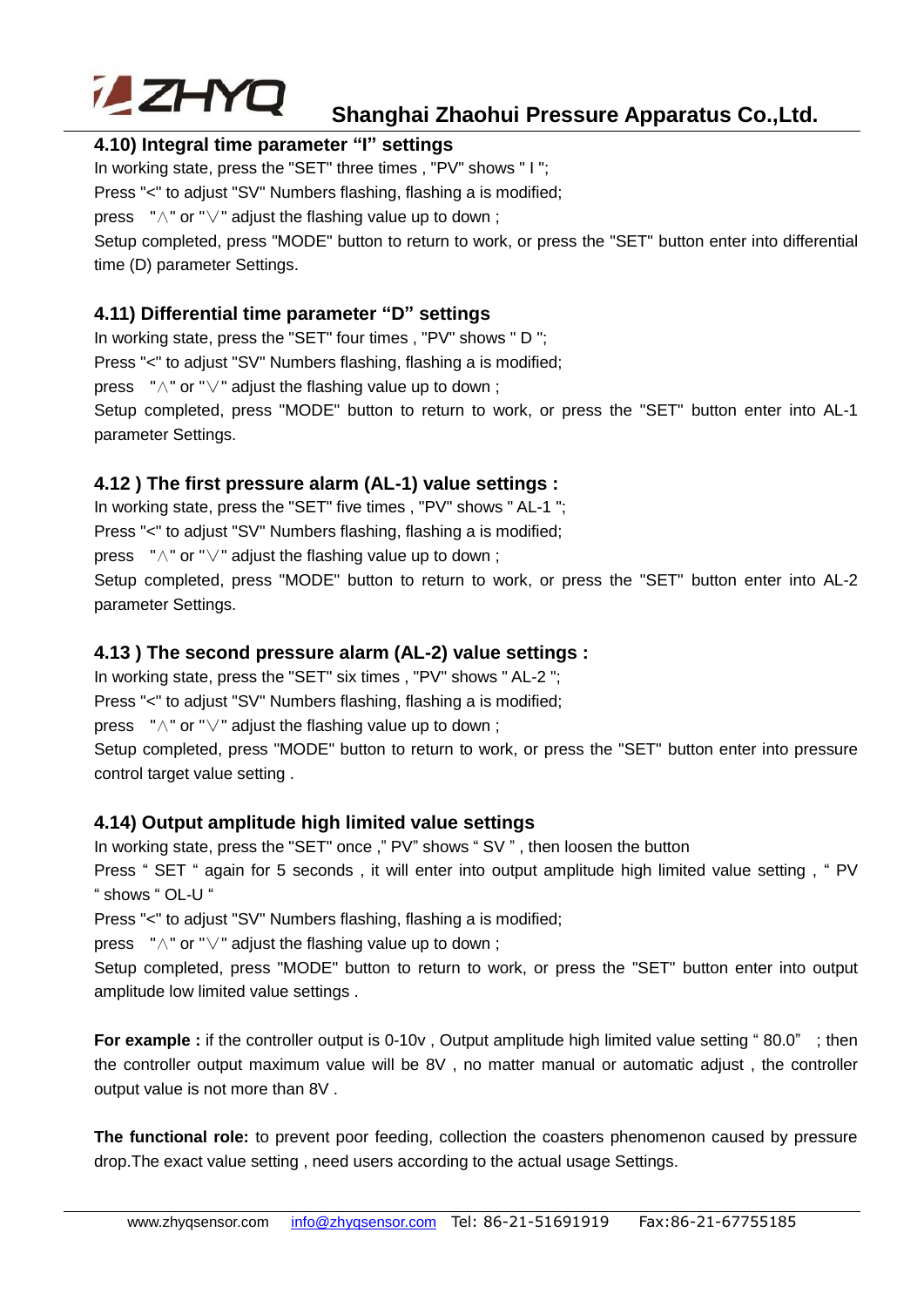

#### **4.15) Output amplitude low limited value settings**

In working state, press the "SET" once ," PV" shows " SV " , then loosen the button

Press " SET " again for 5 seconds, it will enter into output amplitude high limited value setting, " PV " shows " OL-U ", then loosen the button .

Press " SET " once again, enter into output amplitude low limited value settings, " PV " shows " OL-L ".

Press "<" to adjust "SV" Numbers flashing, flashing a is modified:

press "∧" or "∨" adjust the flashing value up to down ;

Setup completed, press "MODE" button to return to work, or press the "SET" button enter into Transducer pressure range value settings .

**For example :** if the controller output is 0-10v, Output amplitude high limited value setting "10.0" ; then the controller output maximum value will be 1V , no matter manual or automatic adjust , the controller output value is not less than 1V .

In the manual control , is not subject to this value, the lowest drops to zero.

**The functional role:** to prevent discharging stuck, instantaneous pressure caused by the phenomenon of downtime. The exact value setting , need users according to the actual usage Settings.

#### **4.16 ) Transducer pressure range value settings .**

Instrument range should be match with the instrument range setting value , then it will display the properly pressure value . so firstly check the transducer range, if such ranges does not match, follow these steps. In working state, press the "SET" once," PV" shows "SV", then loosen the button.

Press " SET " again for 5 seconds, it will enter into output amplitude high limited value setting, " PV " shows " OL-U ", then loosen the button .

Then Press " SET " twice , enter into transducer pressure range value settings , " PV " shows " ED ". Press "<" to adjust "SV" Numbers flashing, flashing a is modified;

press "∧" or "∨" adjust the flashing value up to down ;

Setup completed, press "MODE" button to return to work, or press the "SET" button enter into Decimal point location settings .

**For example :** if the controller current range is " 10.00 " , and transducer pressure range is 15MPa , according to the above steps, and setting the controller range to "15.00".

#### **4.17) The decimal point location settings**

In working state, press the "SET" once," PV" shows "SV", then loosen the button.

Press " SET " again for 5 seconds, it will enter into output amplitude high limited value setting, " PV " shows " OL-U ", then loosen the button .

Then Press " SET " three times , enter into decimal point location settings , " PV " shows " DOT ".

Press "<" to adjust the decimal point location ;

Setup completed, press "MODE" button to return to work, or press the "SET" button enter zero/ span value settings .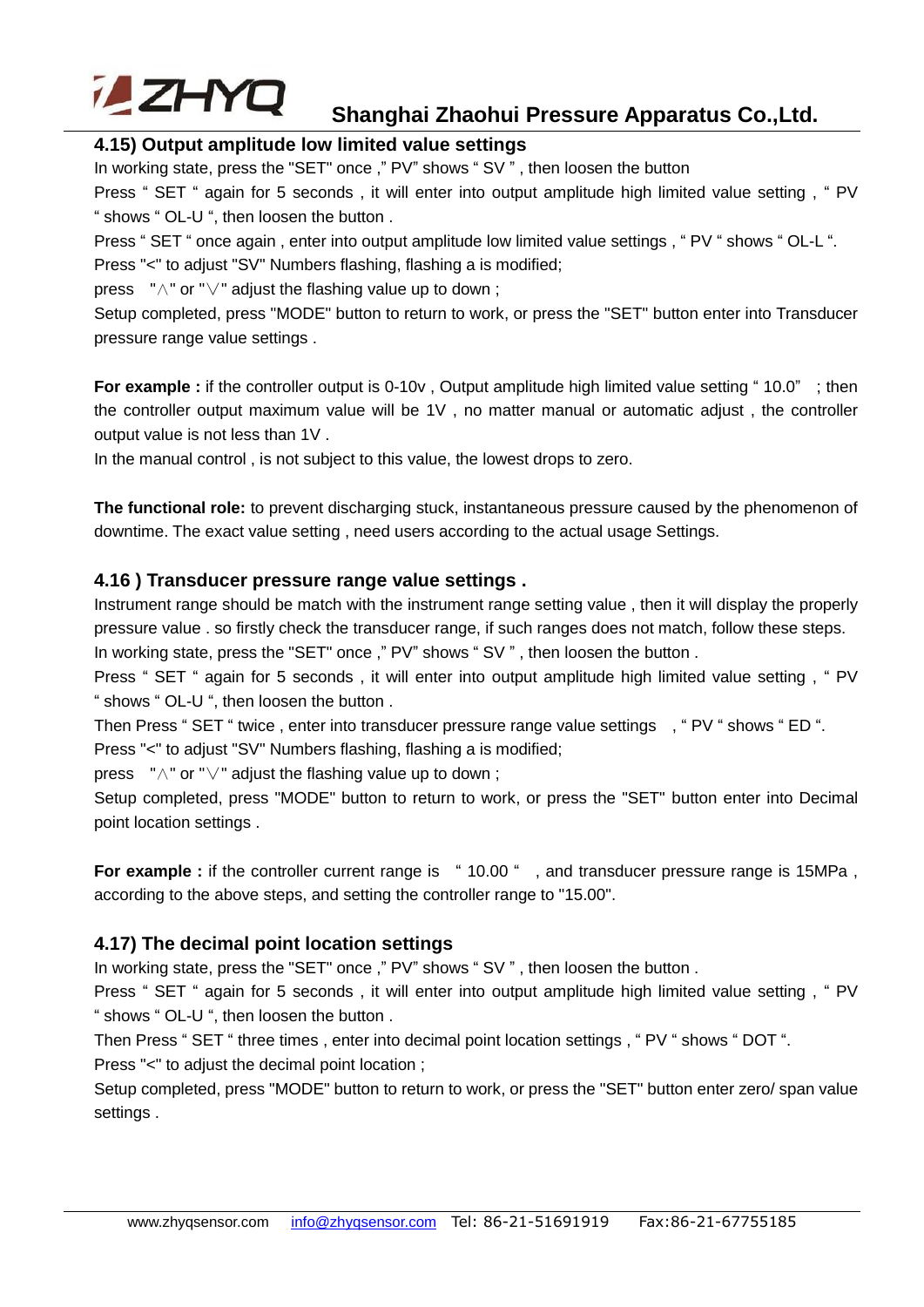

#### **4.18) zero/ span value settings .**

This operation will cause the collect data is not accurate, please strictly according to the following instructions:

Make sure the transducer connection is correct, and the current for no pressure status ;

In working state, press the "SET" once," PV" shows "SV", then loosen the button.

Press " SET " again for 5 seconds, it will enter into output amplitude high limited value setting, " PV " shows " OL-U ", then loosen the button .

Then Press " SET " four times , enter into zero/span value settings , " PV " shows " ESCL ".

Press "<" to calibration zero, controller enter into signal load status, "PV" shows "LOAD".

Load the signal, "SV " shows value will be changed ( you through add pressure to load the signal)

After load signal finished , press "<" enter into full value conversion settings , " PV " shows "CNFN ".

Press "<" to adjust "SV" Numbers flashing, flashing a is modified;

press "∧" or "∨" adjust the flashing value up to down ;

Setup completed, press "MODE" button to return to work, or press the "SET" button enter into the first pressure alarm function settings .

#### **4.19 ) the first pressure alarm function settings (SEL1)**

In working state, press the "SET" once," PV" shows "SV", then loosen the button.

Press " SET " again for 5 seconds, it will enter into output amplitude high limited value setting, " PV " shows " OL-U ", then loosen the button .

Then Press " SET " five times , enter into the first pressure alarm function settings ," PV " shows " SEL1" . Pressure "∧" or " $\vee$ " to shift the first pressure alarm function (HJ or LJ) status.

Setup completed, press "MODE" button to return to work, or press the "SET" button enter into the first pressure alarm hysteresis zone setting .

#### **4.20 ) the first pressure alarm hysteresis zone setting ( HC-1) .**

In working state, press the "SET" once ," PV" shows " SV " , then loosen the button .

Press " SET " again for 5 seconds, it will enter into output amplitude high limited value setting, " PV " shows " OL-U ", then loosen the button .

Then Press " SET " six times , enter into the first pressure alarm hysteresis zone setting , " PV " shows " HC-1 " .

Press "<" to adjust "SV" Numbers flashing, flashing a is modified;

press "∧" or "∨" adjust the flashing value up to down ;

Setup completed, press "MODE" button to return to work, or press the "SET" button enter into the second pressure alarm function settings .

**For example :** according to the 3 settings different value, The first pressure alarm (AL-1) value, the first pressure alarm function (SEL1 ) and the first pressure alarm hysteresis zone ( HC-1)

#### **Example 1 :**

if setting the AL-1 as "5.00 " , setting the SEL-1 as "HJ" , setting the HC-1 as " 0.20 " . In working state, AL-1 relay working status as following :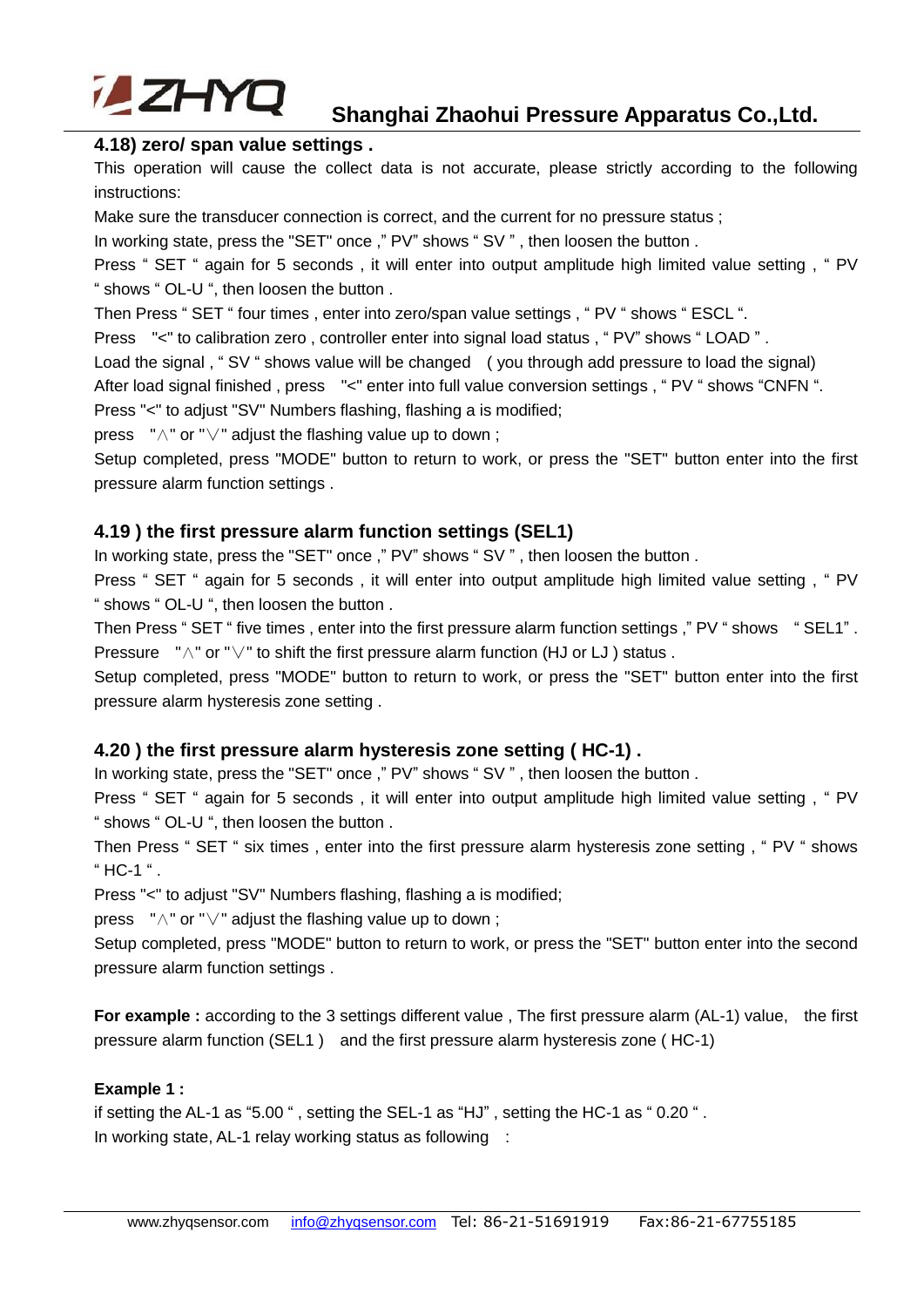

| "PV" collect data      | AL-1 NC terminal            | AL-1 NO terminal | AL-1 indicator |  |  |
|------------------------|-----------------------------|------------------|----------------|--|--|
| More than 5.20<br>open |                             | close            | light          |  |  |
| Between 4.8 and 5.2    | maintain the previous state |                  |                |  |  |
| Less than 4.8<br>close |                             | open             | dark           |  |  |

#### **Example 2 :**

if setting the AL-1 as "5.00 " , setting the SEL1 as "LJ" , setting the HC-1 as " 0.20 " . In working state, AL-1 relay working status as following :

| "PV" collect data     | AL-1 NC terminal<br>AL-1 NO terminal |       | AL-1 indicator |  |  |
|-----------------------|--------------------------------------|-------|----------------|--|--|
| More than 5.20        | close<br>open                        |       | dark           |  |  |
| Between 4.8 and 5.2   | maintain the previous state          |       |                |  |  |
| Less than 4.8<br>open |                                      | close | light          |  |  |

#### **4.21 ) the second pressure alarm function settings (SEL2)**

In working state, press the "SET" once," PV" shows "SV", then loosen the button.

Press " SET " again for 5 seconds, it will enter into output amplitude high limited value setting, " PV " shows " OL-U ", then loosen the button .

Then Press " SET " seven times , enter into the second pressure alarm function settings ," PV " shows " SEL2" .

Pressure "∧" or "∨" to shift the second pressure alarm function (HJ or LJ) status.

Setup completed, press "MODE" button to return to work, or press the "SET" button enter into the scond pressure alarm hysteresis zone setting .

#### **4.22 ) the second pressure alarm hysteresis zone setting .( HC-2)**

In working state, press the "SET" once," PV" shows "SV", then loosen the button.

Press " SET " again for 5 seconds, it will enter into output amplitude high limited value setting, " PV " shows " OL-U ", then loosen the button .

Then Press " SET " eight times , enter into the second pressure alarm hysteresis zone setting , " PV " shows " HC-2 " .

Press "<" to adjust "SV" Numbers flashing, flashing a is modified;

press "∧" or "∨" adjust the flashing value up to down ;

Setup completed, press "MODE" button to return to work, or press the "SET" button enter into the pressure division value settings .

**The functional role:** the AL-2 is similar as AL-1 , but AL-2 no NC terminal , we just supply the NO terminal .

#### **4.23 ) the pressure division value settings**

In working state, press the "SET" once," PV" shows "SV", then loosen the button.

Press " SET " again for 5 seconds, it will enter into output amplitude high limited value setting, " PV " shows " OL-U ", then loosen the button .

Then Press " SET " nine times , enter into the pressure division value settings . " PV " shows " DP " .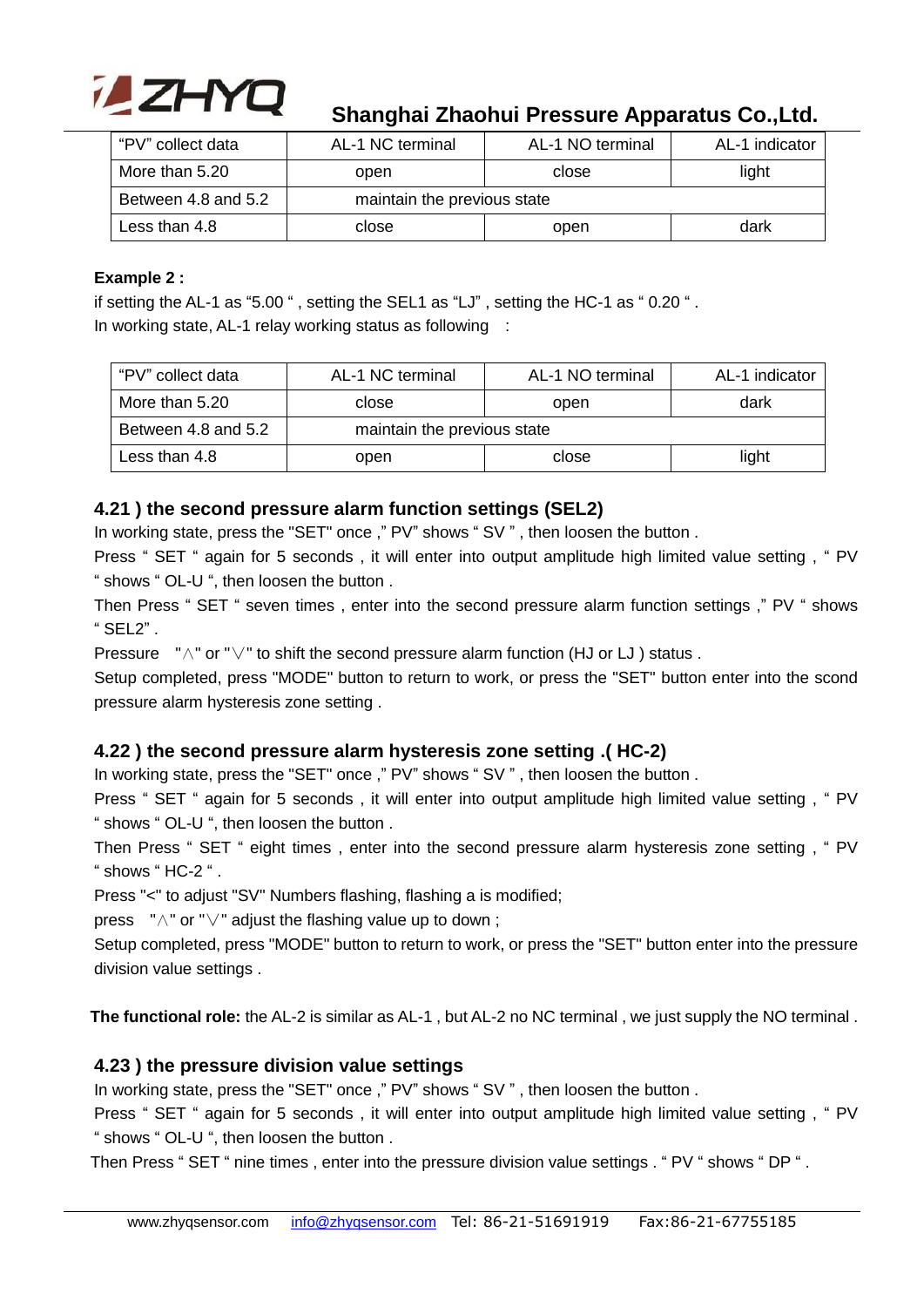

press "∧" or "∨" to adjust " SV " value .

Setup completed, press "MODE" button to return to work, or press the "SET" button enter into the fuzzy control type settings .

#### **4.24 ) the fuzzy control type settings .**

In working state, press the "SET" once," PV" shows "SV", then loosen the button.

Press " SET " again for 5 seconds, it will enter into output amplitude high limited value setting, " PV " shows " OL-U ", then loosen the button .

Then Press " SET " ten times , enter into the fuzzy control type settings , " PV " shows " FUCT " . press "∧" or "∨" to adjust " SV " value .

Setup completed, press "MODE" button to return to work, or press the "SET" button enter into output adjustment cycle settings .

**The functional role:** type 0 adjustment range is big, is suitable for the plate making industry .

type 1 adjustment range is small, be applicable to the silk industry .

#### **4.25 ) output adjustment cycle settings .**

In working state, press the "SET" once ," PV" shows " SV " , then loosen the button .

Press " SET " again for 5 seconds, it will enter into output amplitude high limited value setting, " PV " shows " OL-U ", then loosen the button .

Then Press " SET " eleven times , enter into the output adjustment cycle settings , " PV " shows " TS " . press "∧" or "∨" to adjust " SV " value .

Setup completed, press "MODE" button to return to work, or press the "SET" button enter into parameters lock setting .

#### **4.26 ) the parameters lock setting .**

In working state, press the "SET" once," PV" shows "SV", then loosen the button.

Press " SET " again for 5 seconds, it will enter into output amplitude high limited value setting, " PV " shows " OL-U ", then loosen the button .

Then Press " SET " twelve times , enter into the parameters lock setting , " PV " shows " LOCK " . press "∧" or "∨" to adjust " SV " value .

Setup completed, press "MODE" button to return to work, or press the "SET" button enter into the output amplitude high limited setting .

**The functional role:** if lock parameters setting 1 , next time the user enter menu setting need to input the password .

#### **5. Safety warning**

- 5.1 ) the controller terminal for the bare installation, when the controller connected with the power , the body any parts contact the terminal is not allowed
- 5.2 ) the controller is an open device, please avoid dust, corrosive liquid, high humidity too much or strong vibration environment use.
- 5.3 ) when the instrument malfunction, please do not open the instrument without authorization.